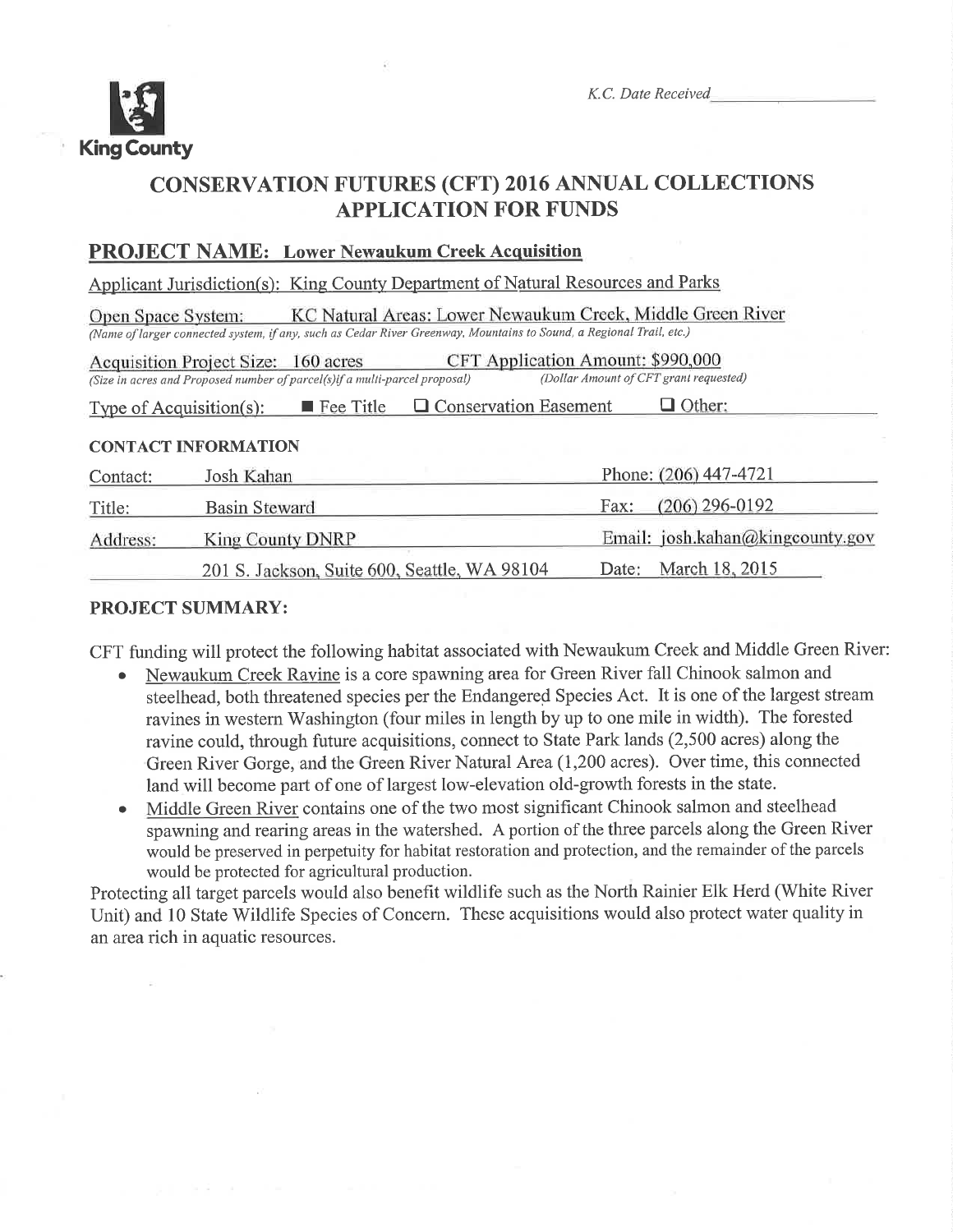#### 1. OPEN SPACE RESOURCES

Review the attached evaluation criteria. For the **proposed acquisition parcel(s)**, please (1) mark those criteria that apply, and  $(2)$  describe in the space below how the proposed acquisition satisfies each marked criteria.

- $\blacksquare$  A. Wildlife habitat or rare plant reserve  $\blacksquare$  E. Historic/cultural resources  $\blacksquare$  B. Salmon habitat and aquatic resources  $\blacksquare$  F. Urban passive-use natural
- 
- 
- 
- 
- **R** B. Salmon habitat and aquatic resources  $R$  F. Urban passive-use natural area/greenbelt <br> **R** G. Park/open space or natural corridor additional
- C. Scenic resources G. Park/open space or natural corridor addition D. Community separator H. Passive recreation opportunity/unmet needs
	- $\blacksquare$  H. Passive recreation opportunity/unmet needs

Wildlife Habitat/Plants - The Middle Green River (MGR) provides habitat for 10 State Species of Concern: Chinook salmon, steelhead, bald eagle, great blue heron, pileated woodpecker, big brown bat, fisher, mink, Western toad, and Van Dyke's salamander. Other wildlife in this area include cougar, black bear, bobcat, and red fox. The North Rainier Elk Herd (White River Unit) with 600-900 individuals is one of 10 documented elk herds in state. Birds: turkey vulture, wood duck, western screech-owl, barn owl, great blue heron, goldfinch, blue grouse, and violet green swallows. The varied and merging habitat types (riverine, floodplain, steep slopes, streams, wetlands, ravines, riparian zones, uplands) provide food and cover for a wide variety of wildlife.

Salmon Habitat/Aquatic Resources - Protection and restoration of refuge habitat such as tributaries is a primary goal of the WRIA 9 Salmon Habitat Plan (2005) for the MGR sub-basin. The Plan states: "Refugia are areas within a watershed that provide persistent habitat conditions that support the population during environmental perturbations." The Newaukum Creek parcels protect refuge habitat. Another Plan goal is to protect and restore spawning and rearing habitat in Lower Newaukum Creek, one of the few areas in the watershed that would assist in maintaining spatial structure in salmonid populations because of the diversity of landscapes. The MGR was identified as one of 10 most important river reaches in Puget Sound for salmon recovery (Trust for Public Land 2001). The WRIA 9 Habitat Limiting Factors Report (2000) noted that the MGR supports the highest spawning densities in the watershed.

Scenic Resources - These parcels provide outstanding scenic opportunities associated with the lower Newaukum Creek Ravine Green River. Observers can see extensive forests, steep slopes, a spectacular ravine, streams, wetlands, and a beautiful and dynamic floodplain of a major river. Developing these parcels would compromise the scenic value of the existing natural areas.

Communify Separator - The project area is within three miles of Auburn, Black Diamond, and Enumclaw, and the Muckleshoot Indian Reservation. If acquired, these parcels would increase the community separator function currently being provided by the natural areas. Preserving these lands would help protect these communities from residential sprawl by increasing the linkage of public land along lower Newaukum Creek the Green River.

Park/Open Space or Natural Corridor Addition - Preserving this reach would complement the protection efforts for the Lower Newaukum Creek Natural Area and the 1,200-acre Green River Natural Area. These natural areas are closely associated with the 2,500-acre Green River Gorge State Park lands. These public lands provide ecological connectivity important for fish and wildlife migration. These protected areas will likely become low-elevation old-growth forests over time.

Passive Recreation Opportunity - Preserving these parcels would enhance the opportunity south-county residents have to hike, fish, and bird-watch in a natural setting. Residents in the fast-growing communities of Enumclaw, Black Diamond, Auburn, and the Enumclaw Plateau would benefit from additional perrnanently protected passive recreational opportunities along lower Newaukum Creek and the Green River.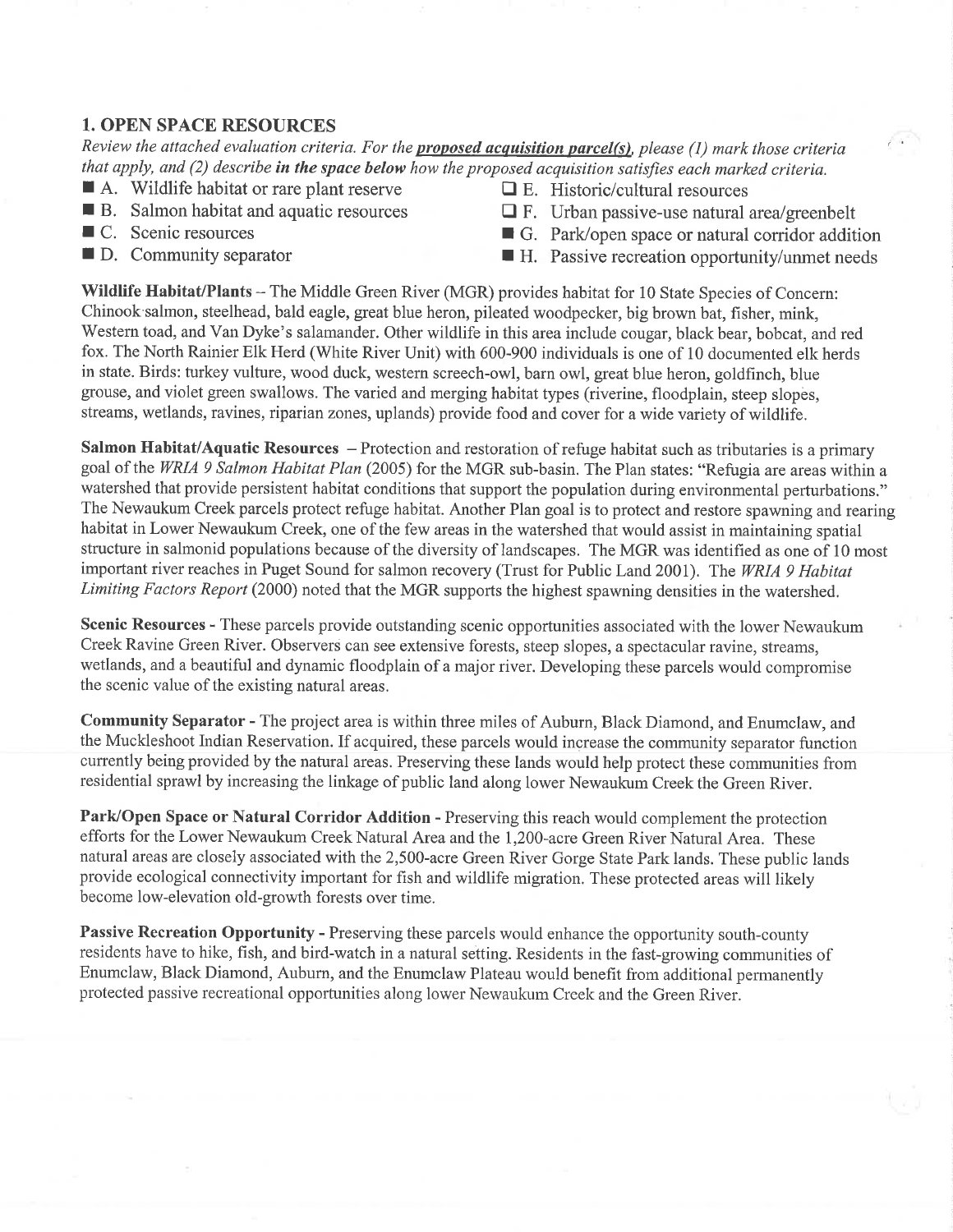## 2. ADDITIONAL FACTORS

For the proposed acquisition parcel(s), please (1) mark all criteria that apply, and (2) thoroughly, yet succinctly describe in the space below how the proposed acquisition satisfies each marked criteria.

- $\blacksquare$  A. Educational/interpretive opportunity
- $\blacksquare$  B. Threat of loss of open space resources
- $\blacksquare$  C. Ownership complexity/willing seller(s)/ownership interest proposed
- I D. Partnerships Describe any public or private partnerships that will enhance this project:
- E. Is the property identified in an adopted park, open space, comprehensive, or community plan?
- E F. Transferable Development Credits (TDC) participation

EducationaVinterpretive opportunity - Preserving these parcels would provide educational and interpretive opportunities. The properties contain upland, steep slope, and riparian habitat, the benefits of which could be described in educational signage along trails. Reasons why this area is important to fish, wildlife, and water quality could be highlighted with signage. Visitors could also learn about the fish and wildlife habitat restoration projects planned for the three natural areas.

Threat of loss of open space resources - Residential development is permitted in this area. The parcels are accessible by maintained county roads, and water and electricity can be easily accessed. The properties provide beautiful settings for homes (adjacent to natural area, views, etc.). Protection would prevent undesirable management issues associated with residential development (tree clearing, livestock grazing, pets, noise, light, off-road vehicle use, etc.).

Ownership complexity/willing seller/ownership interest - King County DNRP has contacted all of the prioritized parcel owners. All are willing to negotiate an acquisition.

Partnerships - This acquisition effort is supported by the Middle Green River Coalition. The applicant is also partnering with King County staff who lead the Farmland Preservation Program and the Transfer of Development Rights Program to protect the three Green River properties across from Whitney Bridge Park (King County). A portion of these parcels near the river would be preserved in perpetuity for habitat, and the remainder of the parcels would be protected for agricultural production. Two to three development credits would be removed.

Is property identified in adopted park, open space, comprehensive, or community plan? - Support for acquiring land in the areas where the parcels are found is expressed in: Waterways 2000 (KC 1995), Last Best Places in the Middle Green River report (KC 2002), the WRIA 9 Salmon Habitat Plan (WRIA 9 2006). Both lower Newaukum Creek and the Middle Green River are designated Wildlife Corridors in the King County Comprehensive Plan.

#### 3. STEWARDSHIP AND MAINTENANCE

How will the property be stewarded and maintained? Does the property lend itself to volunteer stewardship opportunities? How will ongoing stewardship and maintenance efforts be funded?

Agency Participation - The maintenance and stewardship of these parcels will be the responsibility of KC DNRP. Stewardship of these sites will be a partnership between KC staff and community stewardship groups and volunteers. The three natural areas are currently managed exclusively for natural resource protection; the addition of these parcels to the KC natural area system would not change the management objectives of the natural areas or of the acquired parcel. However, the site management plan would be amended to include acquired parcels.

Monitoring and Maintenance - Baseline monitoring will be conducted immediately after property acquisition and include a site inventory. This information will provide a foundation for a site management plan, which will guide long-term monitoring, maintenance, restoration, and overall management. Monitoring and maintenance will be accomplished through volunteer work parties, paid staff, and contract crews. Adaptive management will be implemented to respond to other challenges observed through monitoring.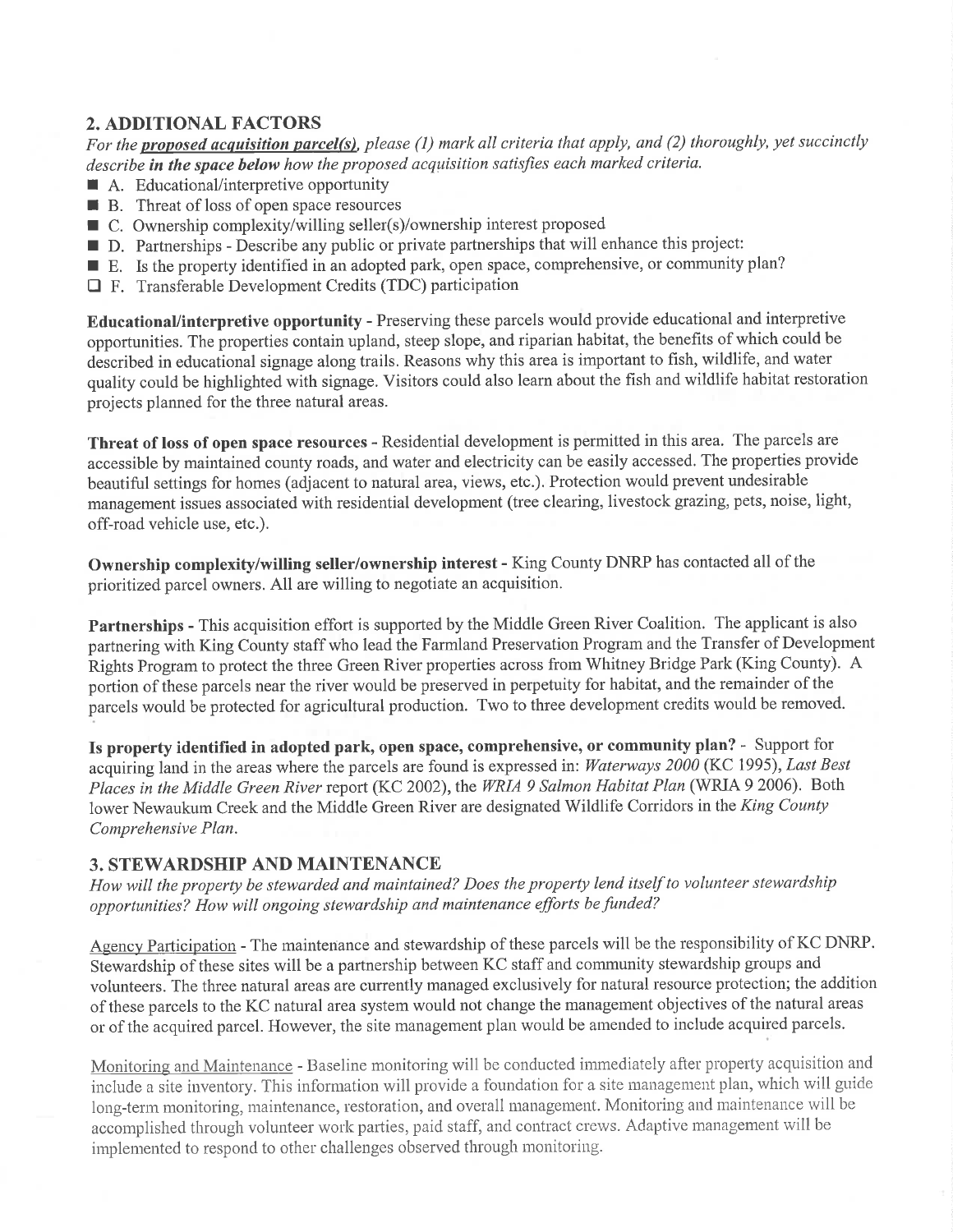Signage. Inspection and Enforcement - Like all public land, these parcels have the potential to become illegal dumping areas and may draw partygoers or transients. However, these particular parcels have a fairly low risk of this happening because of distance from urban areas and lack of access. Signage would be placed at the site and regular park inspections would be conducted to discourage misuse. KC staff works closely with the KC Sheriff <sup>s</sup> Department to ensure enforcement of County Park System Codes.

Volunteers - Volunteers from schools and community groups from Enumclaw and Auburn may be recruited for future restoration efforts.

Trails - KC DNRP will develop a trails plan if one is considered appropriate on-site. Any trails that are constructed would be "soft" and consistent with the primary use of the site as an undeveloped natural area. Trail maintenance would be accomplished by KC staff and volunteers.

## 4. PROJECT BUDGET

| <b>TOTAL CFT APPLICATION AMOUNT*</b> | \$990,000 |
|--------------------------------------|-----------|

\*Allowable acquisition costs (Ordinance 13717): The disbursement of funds shall be made only for capital project expenditures that include costs of acquiring real property, including interests in real property, and the following costs: the cost of related relocation of eligible occupants, cost of appraisal, cost of appraisal review, costs of title insurance, closing costs, pro rata real estate taxes, recording fees, compensating tax, hazardous waste substances reports, directly related staff costs and related legal and administrative costs, but shall not include the cost of preparing applications for conservation futures funds.

#### Estimation of property value:

Briefly describe how land values have been estimated, i.e. appraisal, property tax assessment, asking price, letter ofvalue or other means.

Budget estimates were correlated through market value comparison in KC appraisal files of comparable properties with similar site influences, and would be confirmed by appraisal prior to acquisition.

| <b>ESTIMATED PROJECT COSTS (dollars)</b>               |                             |
|--------------------------------------------------------|-----------------------------|
| Total property interest value                          | \$1,845,000                 |
| Title and appraisal work                               | \$30,000                    |
| Closing, fees, taxes                                   | <b>WERE THE</b><br>\$35,000 |
| Relocation                                             | <b>NA</b>                   |
| Hazardous waste reports                                | \$30,000                    |
| Directly related staff, administration and legal costs | \$40,000                    |
| <b>Total Project Costs (CFT and other funds)</b>       | \$1,980,000                 |

| <b>MATCHING FUNDS SOURCES</b>         | Date Expended or<br>Committed | Match Funds Expended or<br>Committed |
|---------------------------------------|-------------------------------|--------------------------------------|
| 2014 Parks Levy - Regional Open Space |                               | \$990,000                            |
| Acquisition funds                     |                               |                                      |
| <b>Total Matching Funds</b>           |                               | \$990,000                            |
| (Based on 2-year requirement)         |                               |                                      |
| Unidentified Remaining Match Need:    |                               | <b>NA</b>                            |
|                                       |                               |                                      |

#### Unidentified remaining match need

Please discuss briefly how the unidentified remaining match need above will be met:

No additional matching funds are needed if 2014 Parks Levy funds are available.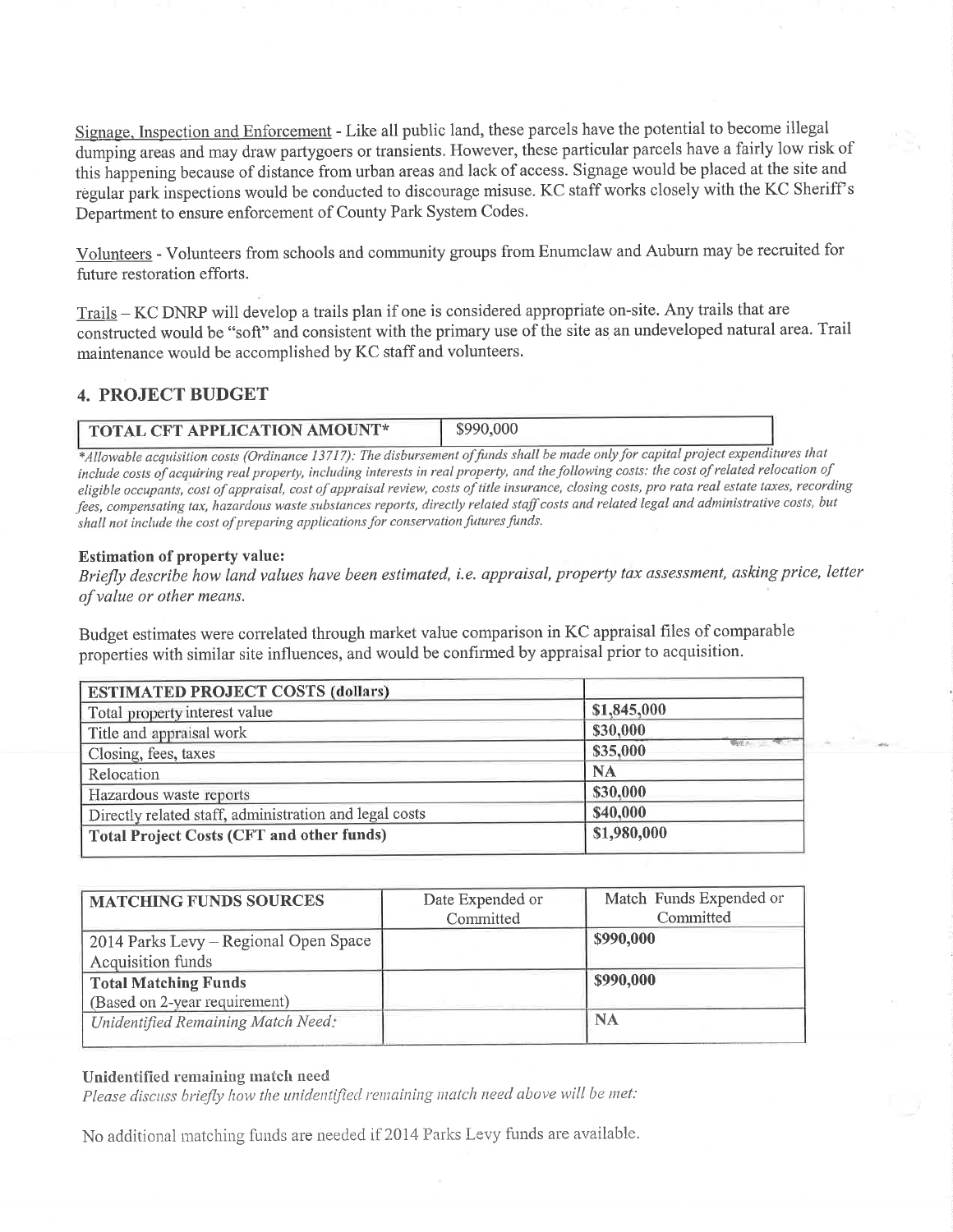### 5. IN-KIND CONTRIBUTIONS FROM PARTNERSHIPS

| <b>Brief Activity Description</b> | <b>Dollar Value of</b> | <b>Status</b>        | <b>Activity Date Range</b>     |
|-----------------------------------|------------------------|----------------------|--------------------------------|
|                                   | In-kind                | (Completed, or       | (When was activity completed?) |
|                                   | Contribution           | Proposed in future?) | Or, date proposed in future)   |
| Middle Green River Coalition      | \$5,000                | Proposed             | Ongoing                        |
| <b>TOTAL</b>                      | \$5,000                |                      |                                |

#### 6. ATTACHED MAP

Please attach a one-page,  $8\frac{1}{2}x\frac{1}{y}$  site map that shows the following:

- o Each parcel proposed for acquisition in yellow or distinct shading and an indication ofany parcel proposed for less than fee simple acquisition, such as a conservation easernent;
- o Location of any proposed development to the site such as parking, trails or other facilities;
- Location of any proposed site restoration;
- o Existing public (local, state or federal) park or open spaces, labeled and shown in dark green or distinct shading;
- . Other permanently protected open spaces (private, non profit, institutional, etc.) shown in light green or distinct shading;
- o Major water courses such as creeks, rivers, lakes or wetlands;
- . Major roads, arterial roads or regional trails.
- . Map scale: The map should show approximately a one-mile radius around the proposed acquisition(s).